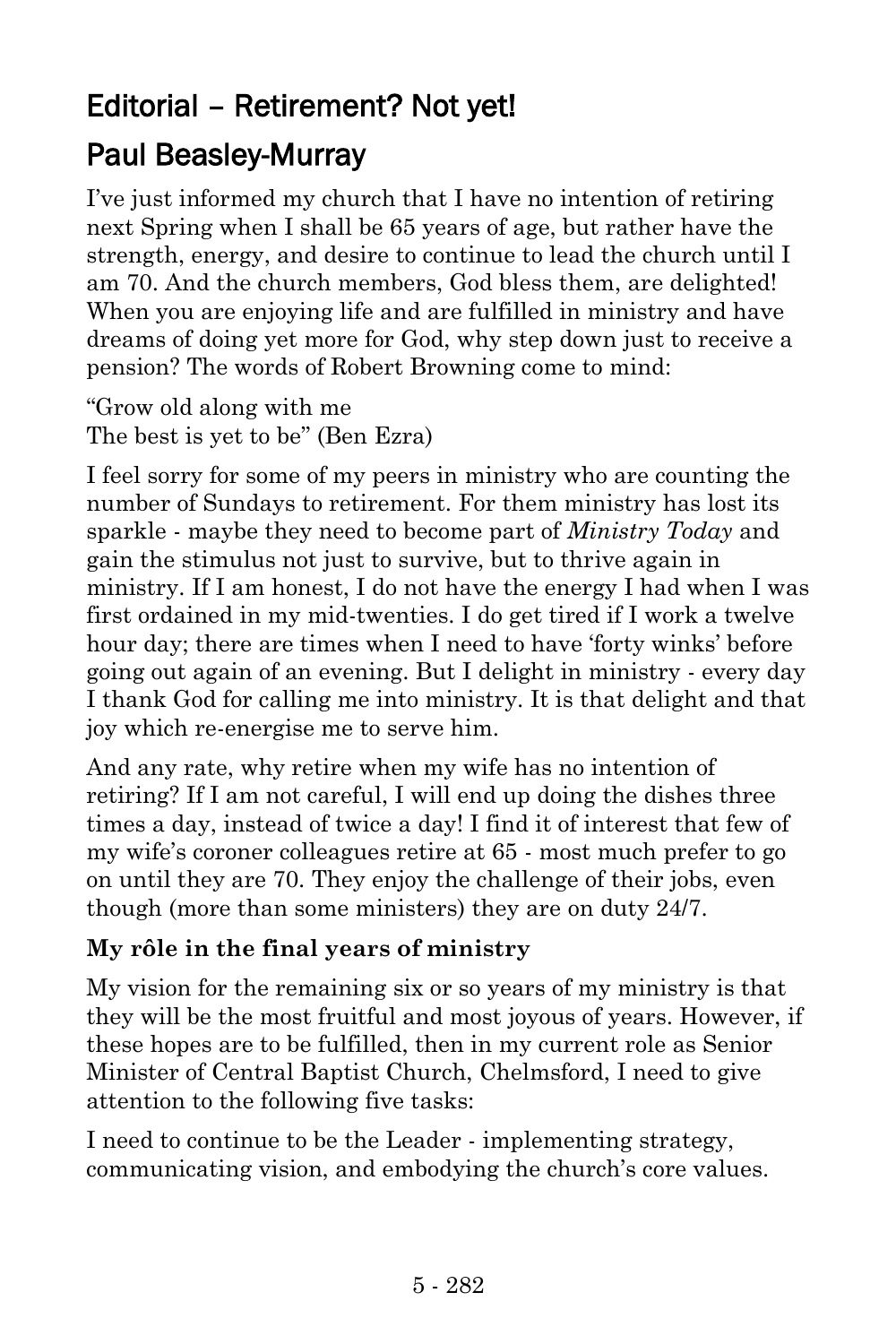I need to continue to be the Preacher. Although there are others who share in this task, I believe that God has called and gifted me to play a special role in expounding his Word, Sunday by Sunday.

I need to continue to be the Pastor. One of the privileges and joys of a long ministry is to be able to be alongside many families as they go through the life cycle of birth, marriage and death. Indeed, I dare to believe that my very longevity in my present pastorate (15+ years) is a special gift I have to offer.

I need to continue to be the 'Patron' (in the restaurant sense of the term - i.e. 'mine host'), welcoming newcomers and integrating them into the fellowship. If our church is to grow, then effective assimilation is vital.

I need to continue to be the Team Builder, giving particular attention to my leadership team as in the next year it undergoes radical re-structuring with a view to the team becoming more efficient in managing the vision of the church.

As readers will note, I have left out some key areas of ministry. I have, for instance, said nothing about evangelism and nurture. However, the fact is that I cannot do everything, and I am therefore more than happy to delegate these key tasks to others.

### **My hopes for myself over the next 6 years**

There is more to life than church - even if one works 60 hours a week, there are always more than 100 hours left! If I am going to remain effective in ministry, then I need to continue to grow and develop myself. Over the next six years I want to:

> Grow in Christ Keep physically fit Enjoy life with Caroline Strengthen family relationships Broaden friendships Support fellow ministers Develop my culinary skills Expand my horizons

#### **What if...?**

What if my health or other circumstances were to change? What if my vision, my drive, my energy to fulfil my call, were to wane? I am mindful of the truth expressed by Malcolm Muggeridge: "Few